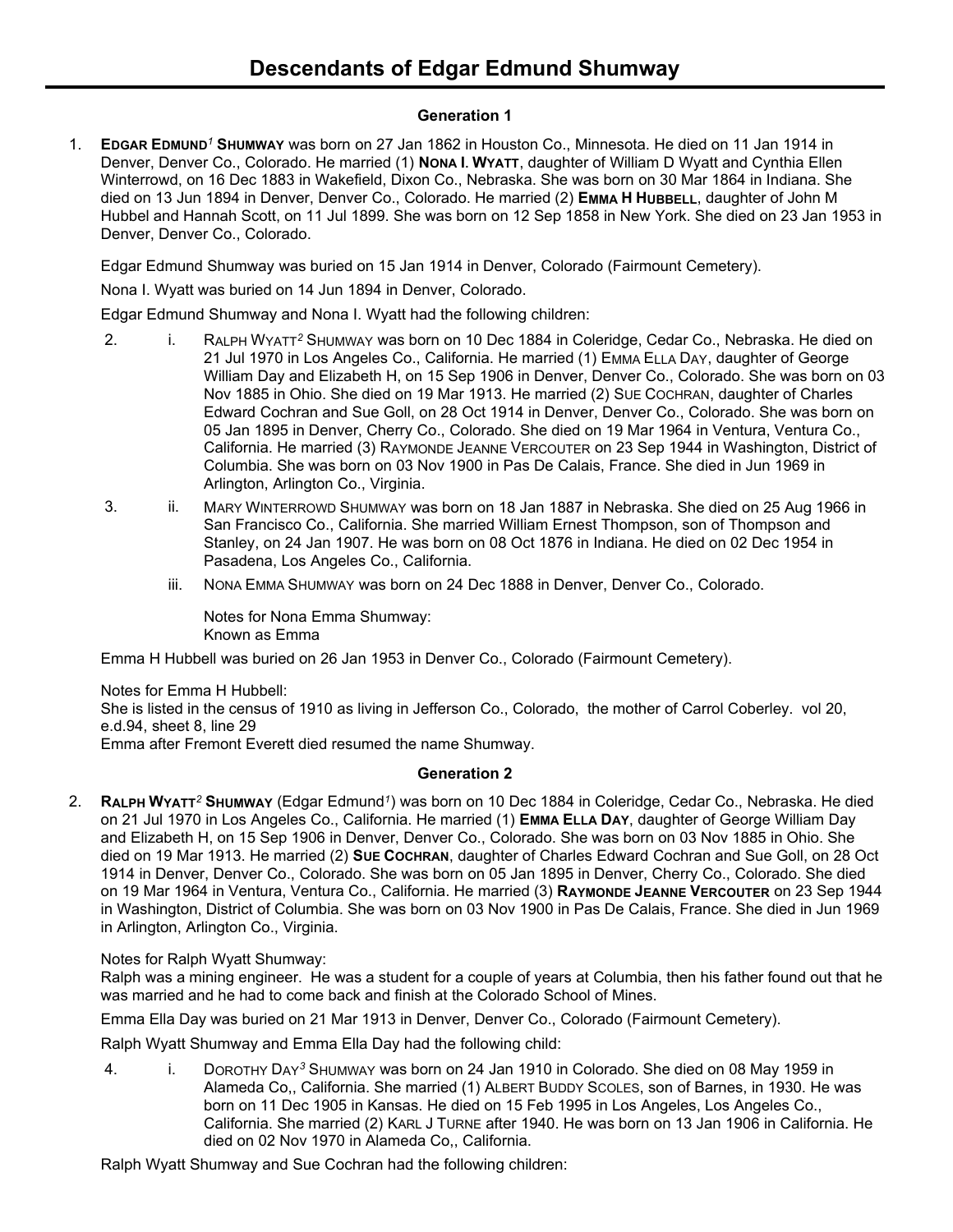### **Generation 2 (con't)**

- 5. ii. VIRGINIA SUE SHUMWAY was born on 11 Aug 1915 in Denver, Cherry Co., Colorado. She died on 10 May 1973 in Los Angeles Co., California. She married (1) CHARLES J. ZELLNER III, son of Charles J Zellner and Myrtle, on 14 Jun 1937 in Fort Myers, Lee Co., Florida. He was born in 1914 in Georgia. He died on 16 Nov 1963 in Baldwin, Banks Co., Georgia. She married (2) FRITHOFF FRANKLIN THACKSTON, son of Karl Thackston and Gertrude, on 05 Jul 1942 in Las Vegas, Clark Co., Nevada. He was born on 28 Jan 1904 in Lone Wolf, Kiowa Co., Oklahoma. He died on 22 Jun 1960 in Los Angeles. Los Angeles Co., California. She married (3) NORMAN JOSEPH OBRIEN on 11 Aug 1962 in Nevada.
- 6. iii. RALPH WYATT SHUMWAY was born on 26 Jul 1923 in Huntington, Cabell Co., West Virginia. He died on 19 Jun 1970 in Los Angeles Co., California. He married (1) SALLY WETZEL, daughter of Edwin Laverne Wetzel and Grace Anna Brown, about 1962. She was born on 06 Mar 1928 in Hollywood, Los Angeles Co., California. He married (2) MADELINE KRUGEL after 1965.
- 7. iv. MYRA LOUISE SHUMWAY was born on 28 Nov 1924 in Los Angeles Co., California. She died on 28 Apr 2010 in Brookings, Curry Co., Oregon. She married (1) RICHARD AUSTIN ROCHE in Sep 1942. He was born on 04 Aug 1916 in Philadelphia, Philadelphia Co., Pennsylvania. He died on 28 Apr 1978 in Los Angeles Co., California. She married (2) WILLIAM MORRIS after 1950.
- 3. **MARY WINTERROWD***<sup>2</sup>* **SHUMWAY** (Edgar Edmund*<sup>1</sup>* ) was born on 18 Jan 1887 in Nebraska. She died on 25 Aug 1966 in San Francisco Co., California. She married William Ernest Thompson, son of Thompson and Stanley, on 24 Jan 1907. He was born on 08 Oct 1876 in Indiana. He died on 02 Dec 1954 in Pasadena, Los Angeles Co., California.

Mary Winterrowd Shumway was buried on 01 Sep 1966 in Denver, Colorado.

Notes for Mary Winterrowd Shumway: known as "Winnie." acc to Ken Miller?

William Ernest Thompson was buried in Mountain View Cemetery, Altadena, Los Angeles Co., California.

Notes for William Ernest Thompson:

aka "Splinter," he had a lumberyard in (I think) Lyons

William Ernest Thompson and Mary Winterrowd Shumway had the following children:

i. WILLIAM EDMUND*<sup>3</sup>* THOMPSON was born on 24 Oct 1907 in Colorado. He died on 30 Sep 1938.

William Edmund Thompson was buried on 03 Oct 1938 in Denver, Colorado.

- ii. NONA RUTH THOMPSON was born on 06 Sep 1909 in Colorado. She died on 19 Jan 1995 in Palo Alto, Santa Clara Co., California. She married DILLER.
- iii. STANLEY SHUMWAY THOMPSON was born on 13 Oct 1911 in Colorado. He died on 11 Apr 1998 in Denver, Denver Co., Colorado.
- iv. MARY WINTERROWD THOMPSON was born on 20 Aug 1913 in Colorado. She died on 10 Jan 1963 in Los Angeles. Los Angeles Co., California. She married EDWARD PARKER LUONGO.

Mary Winterrowd Thompson was buried in Holy Cross Cemetery, Los Angeles, CA.

- 8. v. ELIZABETH VALE THOMPSON was born on 20 Oct 1915 in Colorado. She died on 27 Dec 1991 in San Luis Obispo Co., California. She married (1) HENRY ROLAND MATHISON on 22 Jun 1961 in Ventura Co., California. He was born on 30 Oct 1909 in California. He died on 01 Jan 1984 in Fresno Co., California. She married (2) LEON CHRISTENSEN. He was born in 1914. He died in 1989.
- 9. vi. EDITH JERRIE THOMPSON was born on 27 May 1917 in Colorado. She died on 27 Dec 2007 in Rochester, Olmsted Co., Minnesota. She married Everett Fessenden Davis, son of Arthur Osman Davis and Alice Juliet Bennett, on 06 Apr 1942 in Denver, Denver Co., Colorado. He was born on 19 May 1919 in New York City, New York Co., New York. He died on 16 Jan 1998 in Palo Alto, Santa Clara Co., California.
	- vii. MAYBELLE JEAN THOMPSON was born on 24 May 1921 in Kittredge, Jefferson Co,, Colorado. She died on 08 Feb 1998 in California. She married (1) GARY BROWN about 1939. She married (2) KEPLEY.

#### **Generation 3**

4. **DOROTHY DAY***<sup>3</sup>* **SHUMWAY** (Ralph Wyatt*<sup>2</sup>* , Edgar Edmund*<sup>1</sup>* ) was born on 24 Jan 1910 in Colorado. She died on 08 May 1959 in Alameda Co,, California. She married (1) **ALBERT BUDDY SCOLES**, son of Barnes, in 1930. He was born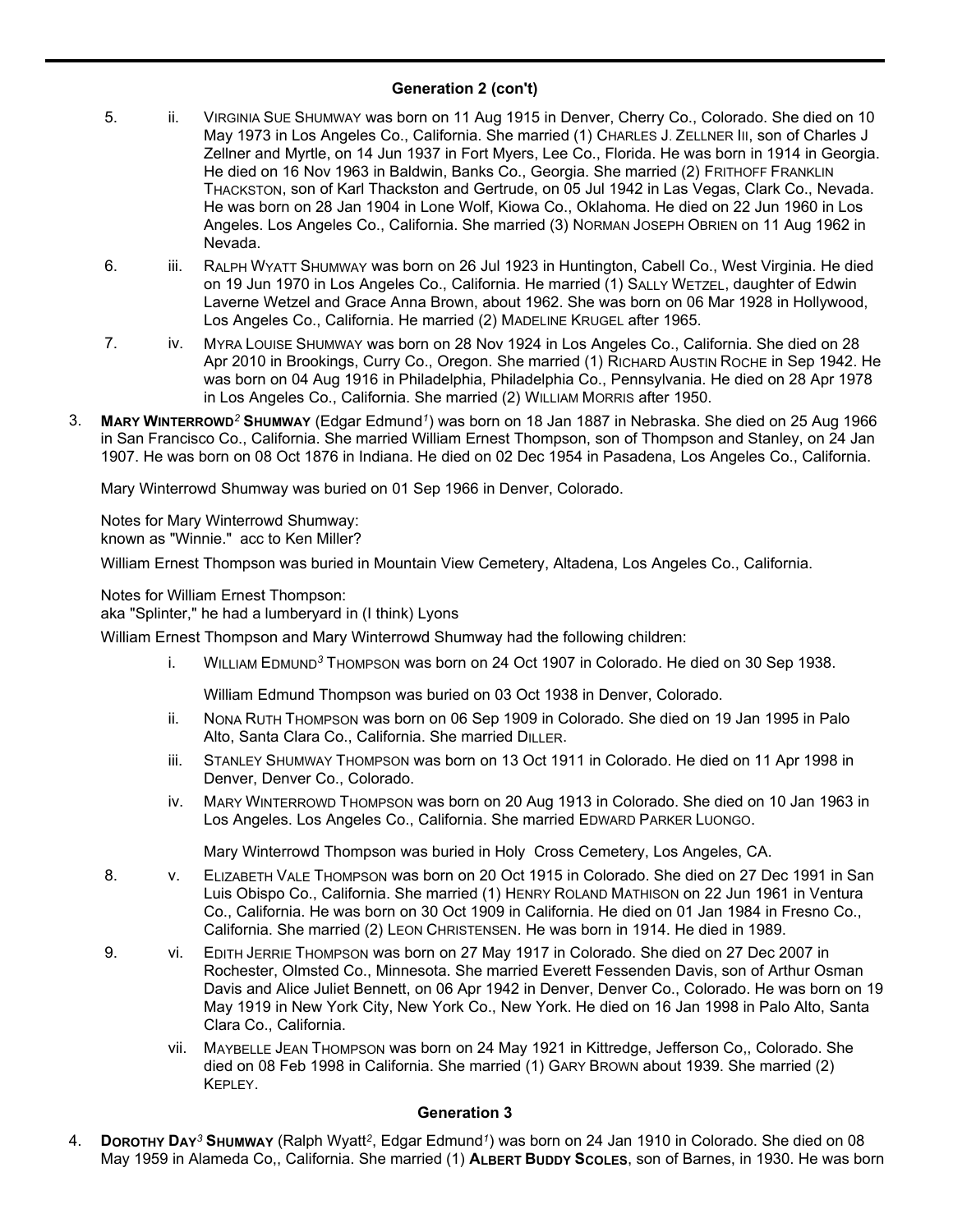#### **Generation 3 (con't)** May 1959 in Alameda Co,, California. She married (1) **ALBERT BUDDY SCOLES**, son of Barnes, in 1930. He was born

on 11 Dec 1905 in Kansas. He died on 15 Feb 1995 in Los Angeles, Los Angeles Co., California. She married (2) **KARL J TURNE** after 1940. He was born on 13 Jan 1906 in California. He died on 02 Nov 1970 in Alameda Co,, California.

Albert Buddy Scoles and Dorothy Day Shumway had the following children:

- i. MICHAEL ALBERT*<sup>4</sup>* SCOLES was born on 05 Dec 1932 in Honolulu, Honolulu, Territory of Hawaii. He died on 14 Nov 1959 in Los Angeles Co., California.
- ii. PATRICIA EILEEN SCOLES was born on 25 Jul 1939 in Maryland. She married (1) WILLIAM M SAVAGE on 05 Aug 1961 in Skamania Co., Washington. She married (2) WILLIAM RICHTER.
- iii. MARGARET ALICE SCOLES was born on 04 Sep 1941 in Philadelphia, Philadelphia Co., Pennsylvania. She married William H White on 21 Nov 1970 in Los Angeles. Los Angeles Co., California. He was born in 1941.
- 5. **VIRGINIA SUE***<sup>3</sup>* **SHUMWAY** (Ralph Wyatt*<sup>2</sup>* , Edgar Edmund*<sup>1</sup>* ) was born on 11 Aug 1915 in Denver, Cherry Co., Colorado. She died on 10 May 1973 in Los Angeles Co., California. She married (1) **CHARLES J. ZELLNER III**, son of Charles J Zellner and Myrtle, on 14 Jun 1937 in Fort Myers, Lee Co., Florida. He was born in 1914 in Georgia. He died on 16 Nov 1963 in Baldwin, Banks Co., Georgia. She married (2) **FRITHOFF FRANKLIN THACKSTON**, son of Karl Thackston and Gertrude, on 05 Jul 1942 in Las Vegas, Clark Co., Nevada. He was born on 28 Jan 1904 in Lone Wolf, Kiowa Co., Oklahoma. He died on 22 Jun 1960 in Los Angeles. Los Angeles Co., California. She married (3) **NORMAN JOSEPH OBRIEN** on 11 Aug 1962 in Nevada.

Charles J. Zellner III served in the military on 12 May 1942 in Camp Blanding, Florida.

Frithoff Franklin Thackston was buried in Texas.

Notes for Frithoff Franklin Thackston: in 1930 census under Fritz Thackston

Frithoff Franklin Thackston and Virginia Sue Shumway had the following children:

- i. VICTORIA SUE*<sup>4</sup>* THACKSTON was born on 17 Nov 1945 in Los Angeles Co., California. She married (1) SIMON BLYTHE in 1964. He was born in Takapuna, New Zealand. She married (2) CHARLES CHRISTOPHER HILL in 1978. He was born on 04 Mar 1948 in Greensburg, Westmoreland Co., Pennsylvania.
- ii. STEPHANIE LYNNE THACKSTON was born on 18 Nov 1950 in Los Angeles Co., California. She married (1) RICHARD ANTHONY FILONCZUK, son of Romero, on 25 Aug 1968 in Los Angeles. Los Angeles Co., California. He was born on 20 Jan 1949 in Los Angeles Co., California. She married (2) DAVID PONDER.
- 6. **RALPH WYATT***<sup>3</sup>* **SHUMWAY** (Ralph Wyatt*<sup>2</sup>* , Edgar Edmund*<sup>1</sup>* ) was born on 26 Jul 1923 in Huntington, Cabell Co., West Virginia. He died on 19 Jun 1970 in Los Angeles Co., California. He married (1) **SALLY WETZEL**, daughter of Edwin Laverne Wetzel and Grace Anna Brown, about 1962. She was born on 06 Mar 1928 in Hollywood, Los Angeles Co., California. He married (2) **MADELINE KRUGEL** after 1965.

Ralph Wyatt Shumway was buried in Los Angeles, Los Angeles Co., California (Los Angeles National Cemetery). Ralph Wyatt Shumway and Sally Wetzel had the following child:

- i. MELISSA SUE*<sup>4</sup>* MCCONNELL was born on 02 Jun 1965 in Newport Beach, Orange Co., California. She married (1) LAURANCE BARTON DAVIS on 31 Dec 1991 in Seaside, FL. She married (2) SMITH.
- 7. **MYRA LOUISE***<sup>3</sup>* **SHUMWAY** (Ralph Wyatt*<sup>2</sup>* , Edgar Edmund*<sup>1</sup>* ) was born on 28 Nov 1924 in Los Angeles Co., California. She died on 28 Apr 2010 in Brookings, Curry Co., Oregon. She married (1) **RICHARD AUSTIN ROCHE** in Sep 1942. He was born on 04 Aug 1916 in Philadelphia, Philadelphia Co., Pennsylvania. He died on 28 Apr 1978 in Los Angeles Co., California. She married (2) **WILLIAM MORRIS** after 1950.

Richard Austin Roche and Myra Louise Shumway had the following children:

- i. RICHARD AUSTIN*<sup>4</sup>* ROCHE was born on 08 Jul 1944 in Fullerton, Los Angeles Co., California. He died on 22 Mar 1973 in Los Angeles Co., California.
- ii. DALE ANNE ROCHE was born on 23 Jan 1947 in Downey, Los Angeles Co., California. She married James W Lewis in 1970. He was born in 1948.

Notes for Dale Anne Roche: teaches (1998) bilingual education.